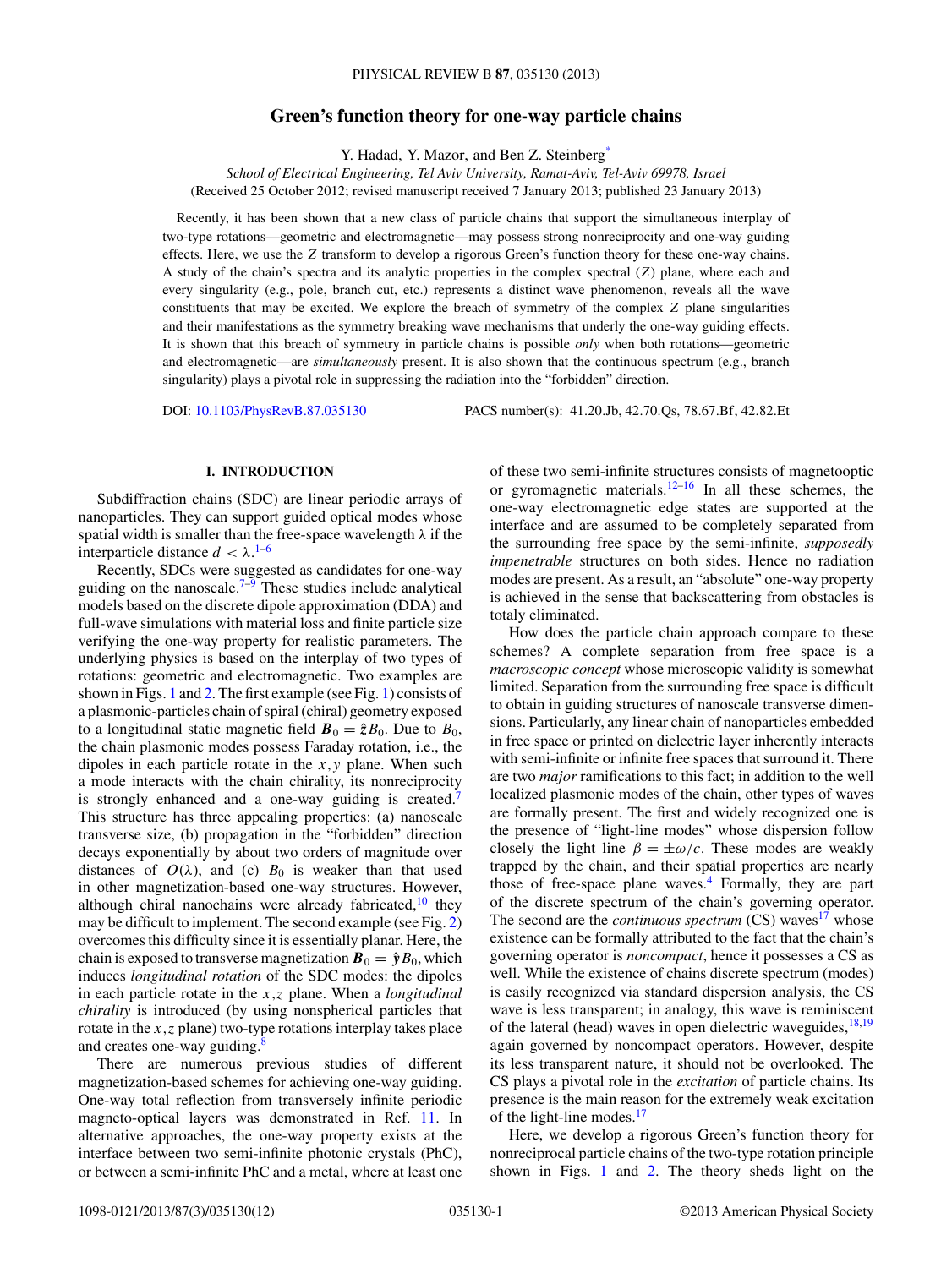<span id="page-1-0"></span>

FIG. 1. (Color online) A chiral chain of plasmonic ellipsoids with longitudinal magnetization. Chirality and Faraday rotation interplay creates one-way guiding.

chain's excitation mechanisms and exposes the critical role of each wave constituent in creating the one-way guiding. Our starting point is the discrete dipole approximation  $(DDA)$ .<sup>[1–6](#page-11-0)</sup> It formally holds when the particle diameter *D* is much smaller than  $\lambda$  and when  $d \gg D$ . Studies show excellent agreement with exact solutions even when  $d = 1.5D<sup>20</sup>$  $d = 1.5D<sup>20</sup>$  $d = 1.5D<sup>20</sup>$  Also, full wave simulations show that the DDA predicts well the one-way chains dynamics.<sup>8,9</sup> Then, following,<sup>[17](#page-11-0)</sup> we use the *Z*- transform (*Z*T) to obtain a rigorous excitation theory. The result is a physically transparent tool in which the Green's function wave constituents can be discerned directly from the analytic properties of the chain's spectra in the complex *Z* plane. Each and every singularity (e.g., poles and branch-points/cuts) is a distinct wave phenomenon, whose excitation strength is nothing but the corresponding residue. This analytical clarity reveals the wave mechanism and content responsible for the one-way guiding. It is shown that the simultaneous presence of the two rotations is crucial for creating the symmetry breach needed for one-way guiding. Furthermore, it is shown that the CS wave—manifested by a branch point in the complex *Z* plane—plays a pivotal role in suppressing the radiation towards the "forbidden" direction.

The structure of the paper is as follows. A general formulation and the *Z*T are discussed in Sec. II. Application of the *Z*T to the chain in Fig. 1 is discussed in Sec. [III,](#page-3-0) together with detailed analysis of the wave mechanisms leading to symmetry breach and one-way guiding. The operation of a terminated one-way chain as a nonreciprocal nanoantenna and the physical origin of novel properties that were left unexplained in Ref. [9](#page-11-0) are also discussed. In Sec. [IV,](#page-7-0) the analysis is applied to the chain shown in Fig. 2. Conclusions are provided in Sec. [V.](#page-9-0)



FIG. 2. (Color online) A *planar* chain of plasmonic ellipsoids with transverse magnetization and *longitudinal chirality*. It supports one-way guiding.

#### **II. FORMULATION**

Our chains are infinite linear arrays of equally spaced particles. The *n*th particle is located at  $r_n = (0,0,nd)$ , and its electric polarizability is represented by the  $3 \times 3$  matrix  $\alpha_n$ . Hence its response to an exciting local field  $E^L(r_n)$ —the field at the location of the *n*th particle but in the absence of this particle—is faithfully described by the dipole moment  $p_n = \alpha_n E^L(r_n)$ . The polarizability of the reference ellipsoidal particle whose principal axes are aligned with  $x, y, z$ —the blue ellipsoid at the origin in Figs. 1 and  $2$ —can be obtained via $2<sup>1</sup>$ 

$$
\epsilon_0 \alpha^{-1} = V^{-1} (\chi^{-1} + \mathbf{L}) - \frac{ik^3}{6\pi} \mathbf{I}.
$$
 (1)

Here, *k* is the vacuum wave number, **I** is the  $3 \times 3$  identity matrix, and the imaginary term  $ik^3(6\pi)^{-1}$ **I** represents radiation loss.  $V = 4\pi a_x a_y a_z/3$  is the ellipsoid volume with  $a_x$ , $a_y$ , $a_z$  its principal semi-axes, and  $\mathbf{L} = \text{diag}(N_x, N_y, N_z)$  is the depolarization matrix whose entries are obtained from  $a_x, a_y, a_z$  by elliptic integrals and satisfy  $\sum_u N_u = 1.21 \times \text{X}$  $\sum_u N_u = 1.21 \times \text{X}$  $\sum_u N_u = 1.21 \times \text{X}$  is the matrix susceptibility of the ellipsoid material assumed here to be a Drude-model metal. The effect of the static magnetic field  $\mathbf{B}_0 = B_0(\hat{\mathbf{x}} \sin \gamma + \hat{\mathbf{z}} \cos \gamma)$  is expressed in  $\chi$  by using a magnetized plasma model,<sup>[7,8,14,22](#page-11-0)</sup>

$$
\chi = \frac{-\bar{\omega}^{-2}}{(\bar{\omega} + i\sigma)^2 - \bar{\omega}_b^2} \bar{\chi},\tag{2}
$$

where  $\bar{\omega} = \omega/\omega_p$ ,  $\bar{\omega}_b = \omega_b/\omega_p$ .  $\omega_p$  and  $\omega_b = -q_e B_0/m_e$ are the plasma and cyclotron frequencies, respectively.  $\sigma =$  $(\tau \omega_p)^{-1}$  represents loss, where  $\tau$  is the dissipation time constant.  $\bar{\chi}$  is given in Appendix [A.](#page-9-0)  $\alpha_n$  is obtained from  $\alpha$  by using the appropriate rotation operators. This will be discussed in the corresponding sections.

In our chains,  $E^{L}(r_n)$  can be expressed as a summation over contributions from all the particles in the chain (except for the *n*th) plus the incident field. Therefore the entire chain response, expressed as a sequence of the particles dipole responses, is governed by the difference equation

$$
\boldsymbol{\alpha}_m^{-1}\boldsymbol{p}_m - \epsilon_0^{-1} \sum_{n \neq m} \mathbf{A}[(m-n)d] \boldsymbol{p}_n = \boldsymbol{E}^i(\boldsymbol{r}_m), \qquad (3)
$$

where  $A(z)$  is the free-space dyadic Green's function, giving the electric field at  $r = (0,0,z)$  due to an infinitesimal dipole *p* at  $r' = 0$ :

$$
E(z) = \epsilon_0^{-1} \mathbf{A}(z) \, \mathbf{p},\tag{4}
$$

$$
\mathbf{A}(z) = \frac{e^{ik|z|}}{4\pi|z|} \left[ k^2 \mathbf{A}_1 + \left( \frac{1}{z^2} - \frac{ik}{|z|} \right) \mathbf{A}_2 \right] \tag{5}
$$

with  $\mathbf{A}_1 = \text{diag}(1,1,0)$  and  $\mathbf{A}_2 = \text{diag}(-1,-1,2)$ . The type of chain is determined by  $\alpha_m$ . In subsequent sections, Eq. (3) is transferred to a discrete convolution of the form

$$
\sum_{n=-\infty}^{\infty} \mathbf{D}_{m-n} \boldsymbol{q}_n = \boldsymbol{F}_m, \tag{6}
$$

where  $D_n$  is a sequence of matrices determined by the propagator **A** and the particle polarizabilities and where the vector sequence  $q_n$  and  $F_n$  are linearly related to the chain response  $p_n$  and to the incident field  $E^i(r_n)$ , respectively.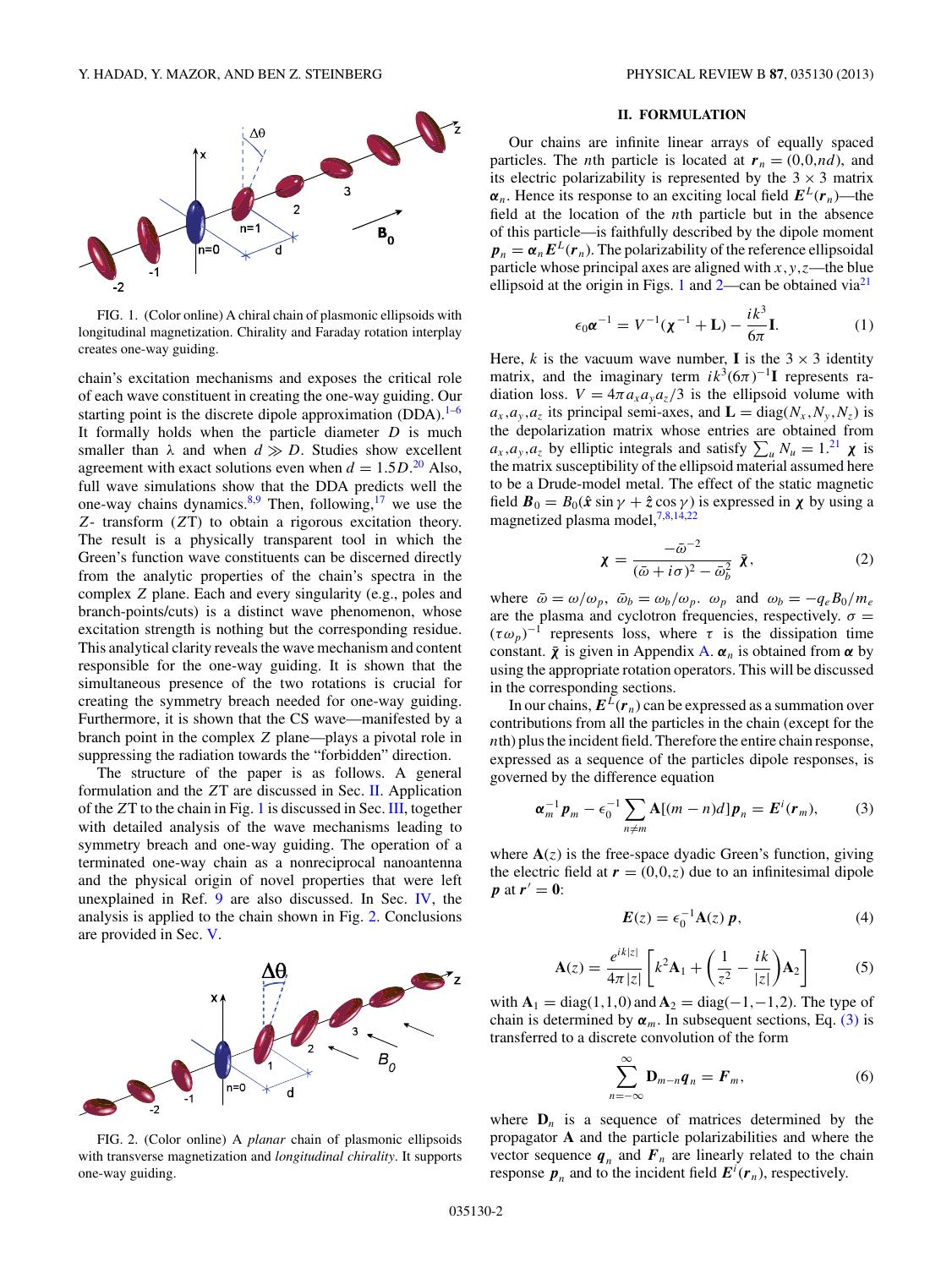<span id="page-2-0"></span>Due to its discrete convolution structure, the above equation can be studied and solved using the double-sided *Z* transform (*Z*T). The *Z*T of a *bounded* vector or matrix series is obtained by applying the conventional (scalar-series) *Z* transform to each of the entries. Hence

$$
\hat{q}(Z) = \sum_{n}^{\infty} q_n Z^{-n} \tag{7}
$$

and the transform of  $\mathbf{D}_n$  is obtained similarly. The series region of convergence (ROC) is a ring that contains the unit circle  $C_1$  :  $|Z| = 1$ . The inverse *Z*T (I*Z*T) is given by

$$
\boldsymbol{q}_n = \frac{1}{2\pi i} \oint_{C_{\pm}} \hat{\boldsymbol{q}}(Z) \, Z^{n-1} dZ. \tag{8}
$$

The original integration contour should reside within the ROC, and encircle the origin in a counterclockwise direction;  $C_1$  is an appropriate path. To enhance physical insight, however, we shall replace the original contour with integrations around singularities (poles and branch cuts) of the inverse transform kernel. Thus  $C_1$  is replaced with  $C_{\pm}$ . For observation points located at  $n \geq 0$ , the integration contour  $C_{\pm} = C_{+}$  encircles all the singularities *within*  $C_1$  in the complex  $Z$  plane in a counterclockwise direction. The contour  $C_{\pm} = C_{-}$  used for  $n < 0$  encircles all the singularities *external* to  $C_1$  in the complex *Z* plane in a clockwise direction. The contours are shown in Fig. 3. The contributions of the different singularities may readily be used to discern between various wave species. Poles located on (off) the unit circle correspond to propagating (radiation) modes whereas branch points and cuts correspond to continuous spectrum (CS) waves.

By applying the *Z*T to Eq. [\(6\),](#page-1-0) one obtains for  $\hat{q}(Z)$ ,

$$
\hat{\boldsymbol{q}}(Z) = [\hat{\mathbf{D}}(Z)]^{-1} \hat{\boldsymbol{F}}(Z). \tag{9}
$$

With the equation above, we define the chains Green function matrix sequence  $\mathbf{G}_n$  as the IZT of  $\hat{\mathbf{G}}(Z) = [\hat{\mathbf{D}}(Z)]^{-1}$ ,

$$
\mathbf{G}_n = \frac{1}{2\pi i} \oint_{C_{\pm}} [\hat{\mathbf{D}}(Z)]^{-1} Z^{n-1} dZ.
$$
 (10)



FIG. 3. (Color online) The integration contours for the I*Z*T. Poles are marked by  $\times$ , branch points by  $\bullet$ , and branch cuts by wiggly lines. Singularities inside (outside) the unit circle contribute to  $n \geq 0$  $(n < 0)$ .

This Green's function represents the chain response due to an excitation of the  $n = 0$  particle by an arbitrary unit forcing vector. The chain response to an arbitrary excitation is obtained by a discrete convolution of  $G_n$  and the incident field forcing vector sequence  $F_m$ ,

$$
\boldsymbol{q}_n = \sum_m \mathbf{G}_{n-m} \boldsymbol{F}_m \equiv \mathbf{G}_n * \boldsymbol{F}_n. \tag{11}
$$

The chain's electrodynamics depends directly on the analytic properties of  $[\hat{\mathbf{D}}(Z)]^{-1}$ . Clearly,

$$
[\hat{\mathbf{D}}(Z)]^{-1} = \frac{\text{adj}\hat{\mathbf{D}}(Z)}{\Delta(Z)},
$$
\n(12)

where  $\Delta$  and adj $\hat{\mathbf{D}}$  are the determinant and adjugate of  $\hat{\mathbf{D}}$ . Let  $Z_{p_m}$ ,  $m = 1, 2, \ldots$  be the poles of the expression above. Then by applying the residue theorem we obtain from Eq. (10),

$$
\mathbf{G}_n = \sum_m \mathbf{G}_n^{(p_m)} + \sum_{\ell} \mathbf{G}_n^{(b_\ell)},\tag{13}
$$

where  $\mathbf{G}_n^{(p_m)}(\mathbf{G}_n^{(b_\ell)})$  is the contribution due to the *m*th pole ( $\ell$ th branch point and cut). For  $n \geq 0$  ( $n < 0$ ), the summation is done only over singularities inside (outside) the unit circle, encircling each of these singularities in a counterclockwise (clockwise) direction, see discussion after Eq. (8) and Fig. 3. Due to the structure of the integrand in Eq.  $(10)$ , the residue associated with  $Z_{p_m}$  has the general form  $C(Z_{p_m})Z_{p_m}^n$ . Hence it represents the *m*th mode. Its excitation amplitude is  $C(Z_{p_m})$ and its dispersion  $\beta_m(\omega)$  is determined by

$$
Z_{p_m}(\omega) = e^{i\beta_m d}.\tag{14}
$$

Real  $\beta_m$  corresponds to a mode that propagates along the chain with no radiation to the free space and with no material loss. In this case,  $Z_{p_m}$  resides exactly on  $C_1$  (the unit circle). Hence its classification as a singularity that contributes to  $n \geq 0$ (encircled by  $C_+$ ) or to  $n < 0$  (encircled by  $C_-$ ) cannot be done according to its location inside or outside  $C_1$ . Rather, this classification is done according to its *group velocity* as obtained from Eq. (14): *v<sub>g</sub>* =  $1/\beta'_{m}(\omega) = i dZ_{p_{m}}/Z'_{p_{m}}(\omega)$ . The pole contributes to  $n \geq 0$  and encircled by  $C_{\pm}$  if  $v_g \geq 0$ . Alternatively, one may examine the shift in  $Z_{p_m}$  when loss is added to the system (it would shift away from the unit circle), and classify accordingly.

The branch cut contributions in Eq. (13) represent the chain's *continuous spectrum*. [17,18](#page-11-0) They can be expressed formally as

$$
\mathbf{G}_n^{(b_\ell)} = \frac{1}{2\pi i} \oint_{C_{b_\ell}} [\hat{\mathbf{D}}(Z)]^{-1} Z^{n-1} dZ, \tag{15}
$$

where  $C_{b_\ell}$  encircles the  $\ell$ th branch point and cut in the direction discussed above.

Finally, we refer to an important special case in which the entries of  $\hat{D}(Z)$  possess *only* branch points and cuts, with neither zeros nor poles. It holds for conventional particle chains, $17$  and as we show in the next sections it applies also here. Then the poles are given only by the zeros of the determinant

$$
\Delta(Z_{p_m}) = 0, \quad m = 1, 2, \dots \,.
$$
 (16)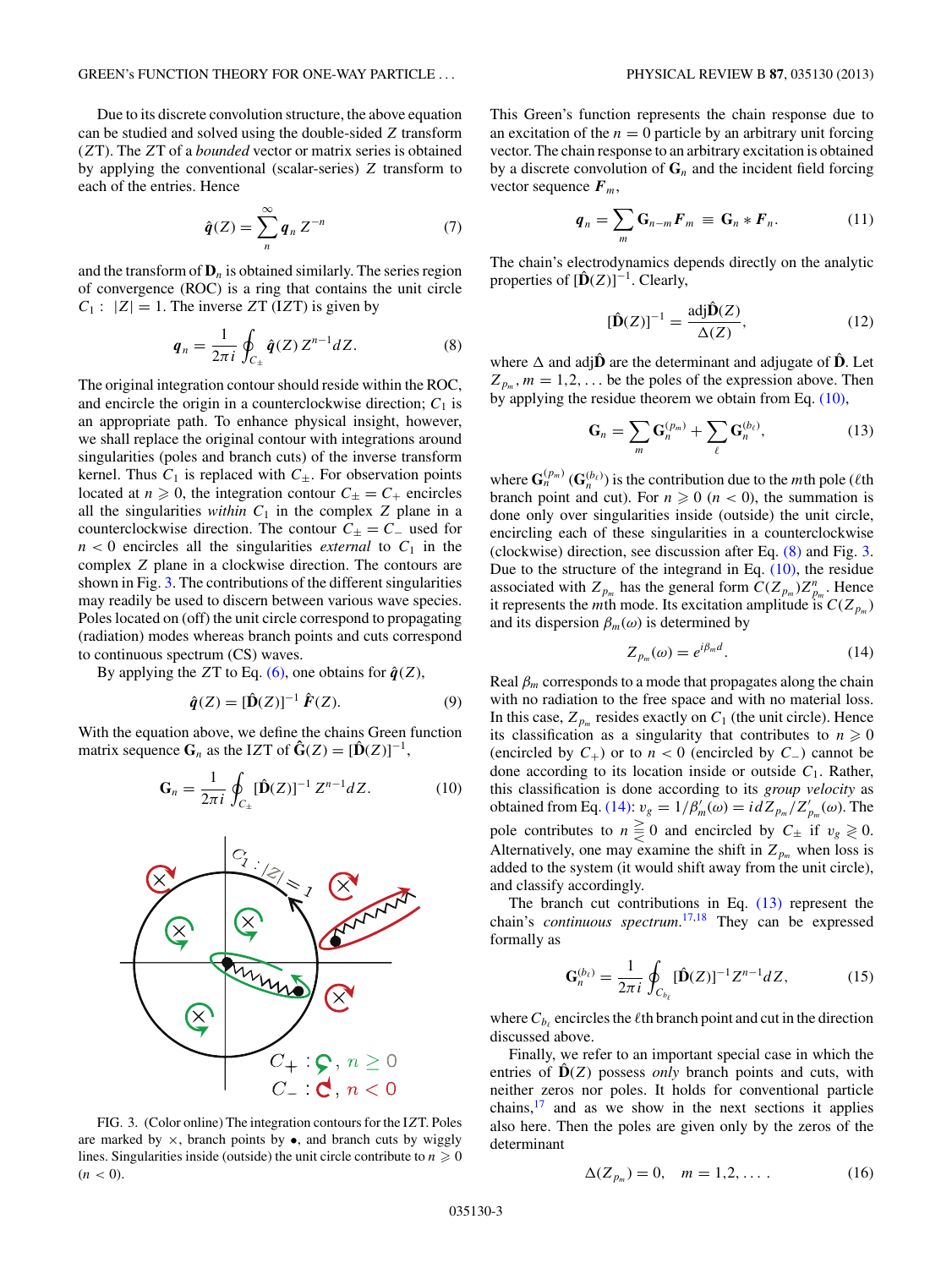<span id="page-3-0"></span>By applying the residue theorem to this specific case, we get for  $\mathbf{G}_n^{(p_m)}$ ,

$$
\mathbf{G}_n^{(p_m)} = \text{sign}(n) \frac{\text{adj}\hat{\mathbf{D}}(Z_{p_m})}{\Delta'(Z_{p_m})} Z_{p_m}^{n-1},\tag{17}
$$

where a prime denotes derivative with respect to the argument. It can be expressed explicitly in terms of the matrix

$$
\Delta'(Z) = \text{Tr}\bigg[ (\text{adj}\hat{\mathbf{D}}) \frac{d}{dZ} \hat{\mathbf{D}} \bigg]. \tag{18}
$$

Finally, we note that poles may reside in the principal Riemann sheet  $\mathcal{R}_0$  or in any other Riemann sheet  $\mathcal{R}_m$ . Pole locations depend on *ω* hence when *ω* is varied, a pole may move from  $\mathcal{R}_m$  to  $\mathcal{R}_{m\pm 1}$  as it travels across a branch cut. Formally, only poles in  $\mathcal{R}_0$  contribute to the sum in Eq. [\(13\).](#page-2-0) However, in some applications, one may find advantages in deforming the original integration contour into other Riemann sheets or in deforming the branch cut, especially if a steepest descent path (SDP) can be found in oscillatory integrands.<sup>19</sup> In such cases, the deformed path may sweep across a pole singularity out of  $\mathcal{R}_0$  (i.e., the singularity is caught between the original and the deformed paths), leading to a spurious (implicit) inclusion of its residue. Then one needs to compensate for the spurious inclusion, leading to the so-called "improper pole" contribution that is limited to confined regions in space and can be given ray or mode interpretations (depending on the SDP deformation). Improper modes in the context of particle chains were studied in Ref. [23.](#page-11-0) It should be emphasized, however, that in our formulation, there is no SDP, and improper pole contribution does not exist. In the next sections, we use the tools above to explore the wave constituents associated with our one-way chains.

### **III. LONGITUDINAL MAGNETIZATION, CONVENTIONAL CHIRALITY**

Here, we study the chain described by Fig. [1.](#page-1-0) *α* and *χ* are given by Eqs. [\(1\)](#page-1-0) and [\(2\)](#page-1-0) and Eq. [\(A 1\)](#page-9-0) with  $\gamma = 0$ . The polarizability of the *n*th particle is  $\alpha_n = \mathbf{T}_{-n} \alpha \mathbf{T}_n$ . Here,  $\mathbf{T}_n$  is a transverse rotation operator (rotates by *n*Δ $\theta$  about  $\hat{z}$ ) whose nonzero entries are  $t_{11} = t_{22} = \cos n \Delta \theta, t_{33} = 1, t_{12} = -t_{21} =$  $\sin n\Delta\theta$ . We substitute this expression for  $\alpha_m$  into Eq. [\(3\),](#page-1-0) apply  $\mathbf{T}_m$  on both sides, use the identities  $\mathbf{T}_m^{-1} = \mathbf{T}_{-m}$ ,  $\mathbf{T}_m =$  $\mathbf{T}_{m-n}\mathbf{T}_n$ , and the fact that  $\mathbf{T}_n$  *commutes with* **A** (here, the field on the chain axis due to a rotated dipole is the rotated field of the reference dipole). The result is the convolution (6) where

and

$$
\boldsymbol{q}_n = \mathbf{T}_n \boldsymbol{p}_n, \quad \boldsymbol{F}_m = \mathbf{T}_m E^i(\boldsymbol{r}_m), \tag{19}
$$

$$
\mathbf{D}_n = \begin{cases} -\epsilon_0^{-1} \mathbf{A}(nd) \mathbf{T}_n, & n \neq 0, \\ \boldsymbol{\alpha}^{-1}, & n = 0. \end{cases}
$$
 (20)

This is a description in a reference frame that rotates together with the chain.  $\mathbf{T}_n$  leaves the  $\hat{z}$  polarization unchanged. Also, as  $\gamma = 0$ , Eqs. [\(A1e\)](#page-9-0) and [\(A1f\)](#page-9-0) vanish, leaving only  $\bar{\chi}_{zz}$  in the third row and column of  $\bar{\chi}$ . Hence, the  $\hat{z}$  polarization in our chain is very similar to that of a chain with nonmagnetized plasmonic spheres; the only change is a shift in the resonance

frequency due to the presence of  $\bar{\omega}_b$  and due to the depolarization factor  $N_z$ , which is different than that of a sphere (1/3). This is clear, as  $\mathbf{B}_0 = B_0 \hat{z}$  couples only the  $\hat{x}$ ,  $\hat{y}$  polarizations. Therefore, for simplicity, we concentrate only on the transverse polarizations and ignore the third row and column of the chain equation, and deal only with the upper  $2 \times 2$  blocks in the matrix-series equation above. We have for the  $ZT$  of  $D<sub>n</sub>$  (use  $\mathbf{T}_{\pm n} = \mathbf{T}_1^{\pm n}$ ),

$$
\hat{\mathbf{D}}(Z) = \boldsymbol{\alpha}^{-1} - \epsilon_0^{-1} \sum_{n=1}^{\infty} \mathbf{A}(nd) [(\mathbf{T}_1 Z)^{-n} + (\mathbf{T}_1 Z^{-1})^{-n}]. \tag{21}
$$

After some algebra, this gives

$$
\hat{\mathbf{D}} = \boldsymbol{\alpha}^{-1} - \mathbf{C}, \quad \mathbf{C} = \begin{bmatrix} C_c & C_x \\ -C_x & C_c \end{bmatrix} \tag{22}
$$

with

 $f_s^{\lambda}$ 

$$
C_{c,x}(Z) = \frac{k^3}{8\pi\epsilon_0} \sum_{n=1}^3 \frac{a_n^{c,x}}{(kd)^n} f_n^{c,x}(Z),
$$
 (23)

where  $a_n^c = i^{n-1}$ ,  $a_n^x = -i a_n^c$  and

$$
f_s^c(Z) = Li_s[e^{i(kd+\Delta\theta)}Z^{-1}] + Li_s[e^{i(kd-\Delta\theta)}Z^{-1}]
$$
  
+ 
$$
Li_s[e^{i(kd+\Delta\theta)}Z] + Li_s[e^{i(kd-\Delta\theta)}Z],
$$
 (24a)

$$
L_{s}(Z) = Li_{s}[e^{i(kd+\Delta\theta)}Z^{-1}] - Li_{s}[e^{i(kd-\Delta\theta)}Z^{-1}] - Li_{s}[e^{i(kd+\Delta\theta)}Z] + Li_{s}[e^{i(kd-\Delta\theta)}Z].
$$
 (24b)

 $Li_s(z)$  is the *s*th order polylogarithm function<sup>24</sup>

$$
Li_s(z) = \sum_{n=1}^{\infty} \frac{z^n}{n^s} \implies Li_s'(z) = z^{-1} Li_{s-1}(z), \quad (25)
$$

with  $Li_0(z) = z/(1 - z)$ ,  $Li_1(z) = -\ln(1 - z)$ . While the sum in Eq. (25) converges formally only for  $|z| < 1$ , it can be extended into the entire complex plane via analytic continuation.  $Li<sub>s</sub>(z)$  has neither poles nor zeros, only branch-point singularities.<sup>[24](#page-11-0)</sup> This implies that the elements of  $\hat{D}(Z)$  have no poles nor zeros, as stated in the discussion preceding Eq. [\(16\).](#page-2-0) Additional properties of the polylogarithm functions needed here are presented in Refs. [8](#page-11-0) and [17.](#page-11-0) Generally, *Li<sub>s</sub>*(*z*) inherits the singularity of  $ln(1 - z)$   $\forall s \ge 1$ , possessing Riemann sheets of infinite multiplicity  $\mathcal{R}_m$ ,  $m = 0, \pm 1, \pm 2, \ldots$ with branch points at  $z = 1$ . Hence, in the zeroth (or principle) Riemann sheet,  $\mathcal{R}_0$   $f_s^c(Z)$  and  $f_s^x(Z)$  possess four branch points  $Z_{b_1, 2, 3, 4}$  and corresponding branch cuts,

$$
Z_{b1,3} = e^{\mp i(kd + \Delta\theta)}, \quad Z_{b2,4} = e^{\mp i(kd - \Delta\theta)}.
$$
 (26)

Consistently with the logarithmic functions, two cuts emerge from the branch points at  $Z_{b1,2}$  and extend to the origin, and other two cuts emerge from the branch points at  $Z_{b,3,4}$ and extend to infinity. These branch points result solely from the analytic properties of the Polylogarithm functions (which in turn result from interparticle interactions). Hence they are *independent of the particle material*. This fact is of importance for understanding the complete chain behavior in the presence of loss. The Green's function analytic properties and the various wave constituents supported by the chain are completely determined by the expressions above.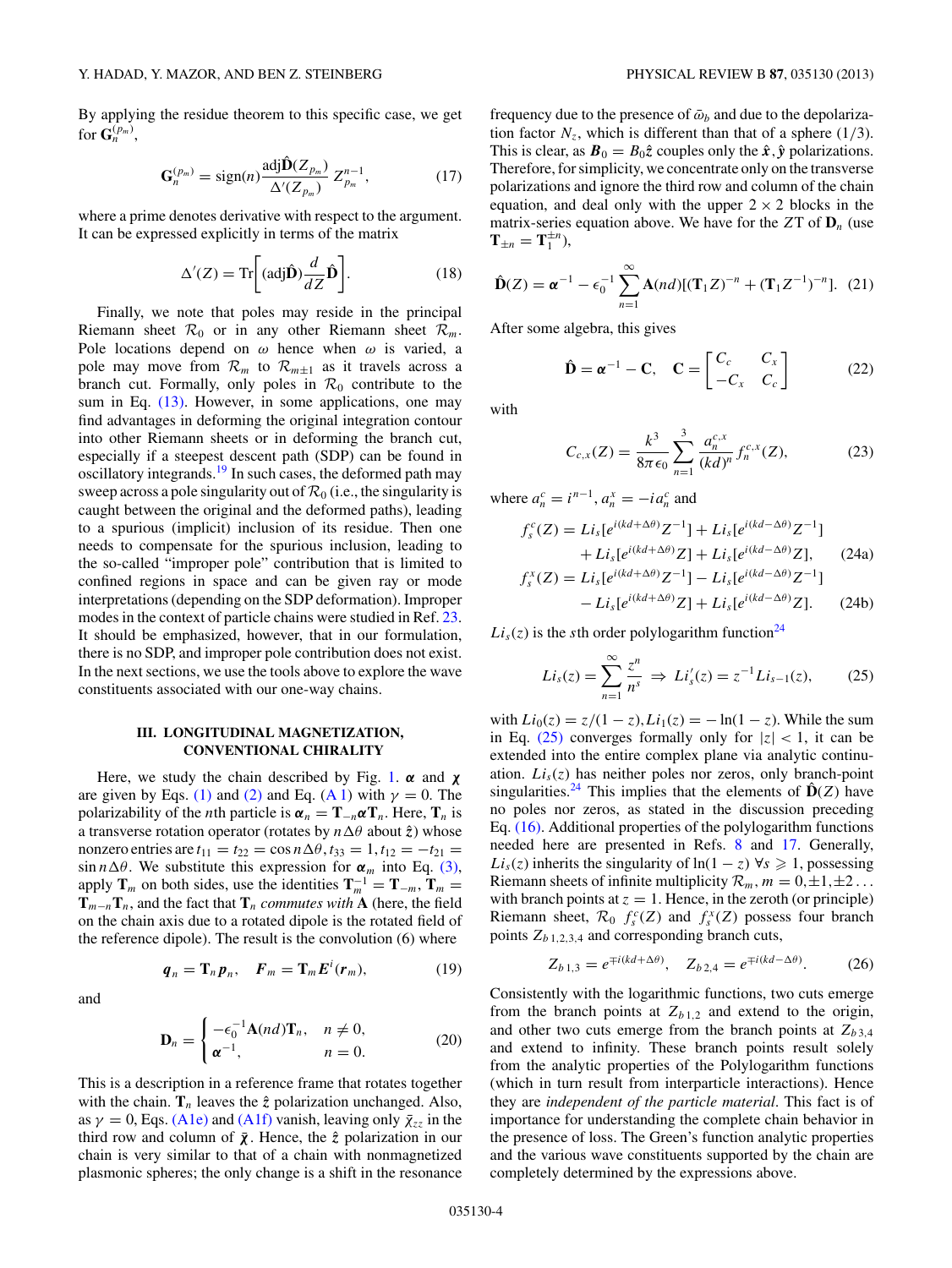## **A. Analytic properties, symmetries, and wave constituents**

The Green's function spectrum  $\hat{G}(Z) = [\hat{D}(Z)]^{-1}$  is given generally in Eq. [\(12\).](#page-2-0) Here,

$$
\Delta(Z) = \hat{D}_{xx}\hat{D}_{yy} - \hat{D}_{xy}\hat{D}_{yx},\qquad (27a)
$$

$$
adj\hat{\mathbf{D}}(Z) = \begin{pmatrix} \hat{D}_{yy} & -\hat{D}_{xy} \\ -\hat{D}_{yx} & \hat{D}_{xx} \end{pmatrix}.
$$
 (27b)

The adj $\hat{\mathbf{D}}$  entries have neither poles nor zeros, hence Eqs. [\(16\)–](#page-2-0) [\(18\)](#page-3-0) apply. The entries possess only branch-point singularities, which are given in Eq.  $(26)$ . The determinant  $\Delta$  inherits these very same points. In addition, it has eight zeros which are poles of  $[\hat{D}(Z)]^{-1}$ , given by Eq. [\(16\)](#page-2-0) with  $m = 1, \ldots, 8$ . They represent the chain *discrete spectrum*—the chain modes—see Eq. [\(14\).](#page-2-0) The excitation magnitude of these modes is nothing but the associated residue given generally in Eq. [\(17\).](#page-3-0) Finally, the branch points in Eq.  $(26)$  and the associated branch cuts represent the chain's *continuous spectrum* (CS).[17,18](#page-11-0)

By using the property in Eq.  $(25)$ ,  $\Delta'(Z)$  can be expressed explicitly in terms of  $Li<sub>s</sub>$  in a structure similar to Eqs. [\(23\)](#page-3-0) and  $(24)$ . This is presented in Sec. [A 2](#page-9-0) in Appendix [A.](#page-9-0) We note that the branch points and cuts of  $\Delta'(Z)$  are identical to those of  $f_n^{c,x}(Z)$ , and are given in Eq. [\(26\)](#page-3-0) and the discussion thereafter. Furthermore, from Sec.  $A$  2, we have

$$
\lim_{Z/Z_b = x \to 1} \frac{1}{\Delta'(Z)} = C \frac{(1-x)}{\ln(1-x)} \to 0
$$
 (28)

that is essential for understanding the CS role in suppressing the modal propagation towards the "forbidden" direction in one-way chains.

From the discussions and results above, it follows that analytic investigation of the matrix function  $\hat{\mathbf{D}}^{-1}$  is reduced to an investigation of the scalar function  $\Delta(Z)$  and its singularities. From Eqs.  $(16)$ – $(18)$ ,  $(23)$ ,  $(24)$ , and  $(A2)$ – $(A4)$ , we reach the following observations.

(1)  $\hat{D}_{uu}(Z) = \hat{D}_{uu}(Z^{-1})$ , where  $u = x$  or *y*.

(2) For  $\Delta \theta \neq 0$ ,  $f_s^x(Z) = -f_s^x(Z^{-1}) \Rightarrow C_x(Z) =$  $-C_r(Z^{-1})$ .

(3) Without rotation,  $\Delta \theta = 0$ ,  $f_s^x(Z) \equiv 0 \Rightarrow \hat{D}_{xy} = 0$  $-\hat{D}_{vx} = [\alpha^{-1}]_{xv}$  *Z* independent.

(4) Without magnetization  $[\boldsymbol{\alpha}^{-1}]_{uv}|_{u \neq v} = 0$ . Hence, from Eq. [\(22\),](#page-3-0)  $\hat{D}_{uv}(Z) = -\hat{D}_{vu}(Z)$ . Also, by observation 2,  $\hat{D}_{uv}(Z) = -\hat{D}_{uv}(Z^{-1})$  hence  $\hat{D}_{uv}\hat{D}_{vu}(Z) = \hat{D}_{uv}\hat{D}_{vu}(Z^{-1})$ where  $u \neq v$ ,  $u, v = x$  or *y*.

(5) With magnetization  $[\alpha^{-1}]_{uv}\|_{u\neq v}\neq 0 \Rightarrow \hat{D}_{uv}\hat{D}_{vu}(Z)\neq 0$  $\hat{D}_{uv}\hat{D}_{vu}(Z^{-1})$ , where  $u, v = x$  or *y*.

(6) From Eq. [\(26\),](#page-3-0) the branch points come in pairs independently of magnetization or rotation:  $Z_{bn} = 1/Z_{bn+2}$ ,  $n = 1,2$ . Without rotation,  $Z_{bn}$  coincides with  $Z_{bn+1}$ .

(7) From Eqs. [\(17\),](#page-3-0) (28), and the fact that  $\hat{\mathbf{D}}(Z_{p_m})$  has only logarithmic singularity,  $\lim_{z_{pm}\to z_b} G_n^{(p_m)} = 0$ . That is, if a pole approaches a branch point, its residue is vanishingly small (see below for numerical values).

Consider first a chain of nonrotating ellipsoids (whether magnetized or not). By observations 1 and 3 above, we conclude that  $\Delta(Z) = \Delta(Z^{-1})$ . Namely, singular points come in pairs and therefore to each forward propagating wave there is a backward propagating counterpart, both having the same dispersion (inverse poles) and the same absolute

 $\dot{\omega}_4$ Ñ  $Z_{p_1}$  $kd$  $\beta d$ FIG. 4. (Color online) Maps of singularities in  $\mathcal{R}_0$  for spiral

nonmagnetized chain. There are eight poles, four of them denoted by thin (thick) lines correspond to modes with positive (negative) group velocity. Note the symmetric locations of the poles that indicate the reciprocal nature of the system. The dispersion for poles that reside on  $C_1$  are shown in the inset, color coded according to the pole trajectories.  $\omega_i$  corresponds to the *i*th critical point in the pole trajectory.

magnitude (same residues). The specific vector structures of the modes are determined by adj $\hat{D}$ . With no magnetization the vectors corresponding to  $\pm \hat{z}$  propagation are exactly the same. In case that the chain is magnetized, these vectors possess  $\pm \pi/2$  phase difference between  $p_x$  and  $p_y$ , thus the waves experience Faraday rotation and the chain can be considered as weakly nonreciprocal. Next, consider a nonmagnetized spiral chain. By observation 4, we conclude that the symmetry  $\Delta(Z) = \Delta(Z^{-1})$  still holds and the structure is reciprocal. The singularities map of this case is shown in Fig. 4. For simplicity, we assume now that  $\sigma = 0$  (no loss). Referring to the figure, branch points are shown by solid black circles, branch cuts by wiggly lines, and poles are marked by black ×, all for a specific frequency. Poles trajectories as a function of frequency are denoted by solid color lines in the zeroth Riemann sheet  $\mathcal{R}_0$ . Pole locations at critical frequencies are marked by numbers. Outside  $\mathcal{R}_0$  poles have no significant importance since they do not contribute. Therefore trajectory sections in these sheets were omitted for the sake of clarity (only one exception for demonstration, shown by dashed line in the figure). In addition, the evolution of the branch points as a function of frequency as given in Eq. [\(26\)](#page-3-0) is omitted to avoid cluttering the figure. Following Eq. [\(14\)](#page-2-0) and the discussion thereafter, the dispersion curves for poles that reside on  $C_1$ are shown in the inset of Fig. 4, color coded according to the corresponding pole trajectories. The critical frequency marked by  $\omega_i$  corresponds to the *i*th critical point in the pole trajectory. Note that the critical frequencies *ω*2*, . . . ,ω*<sup>5</sup> represent

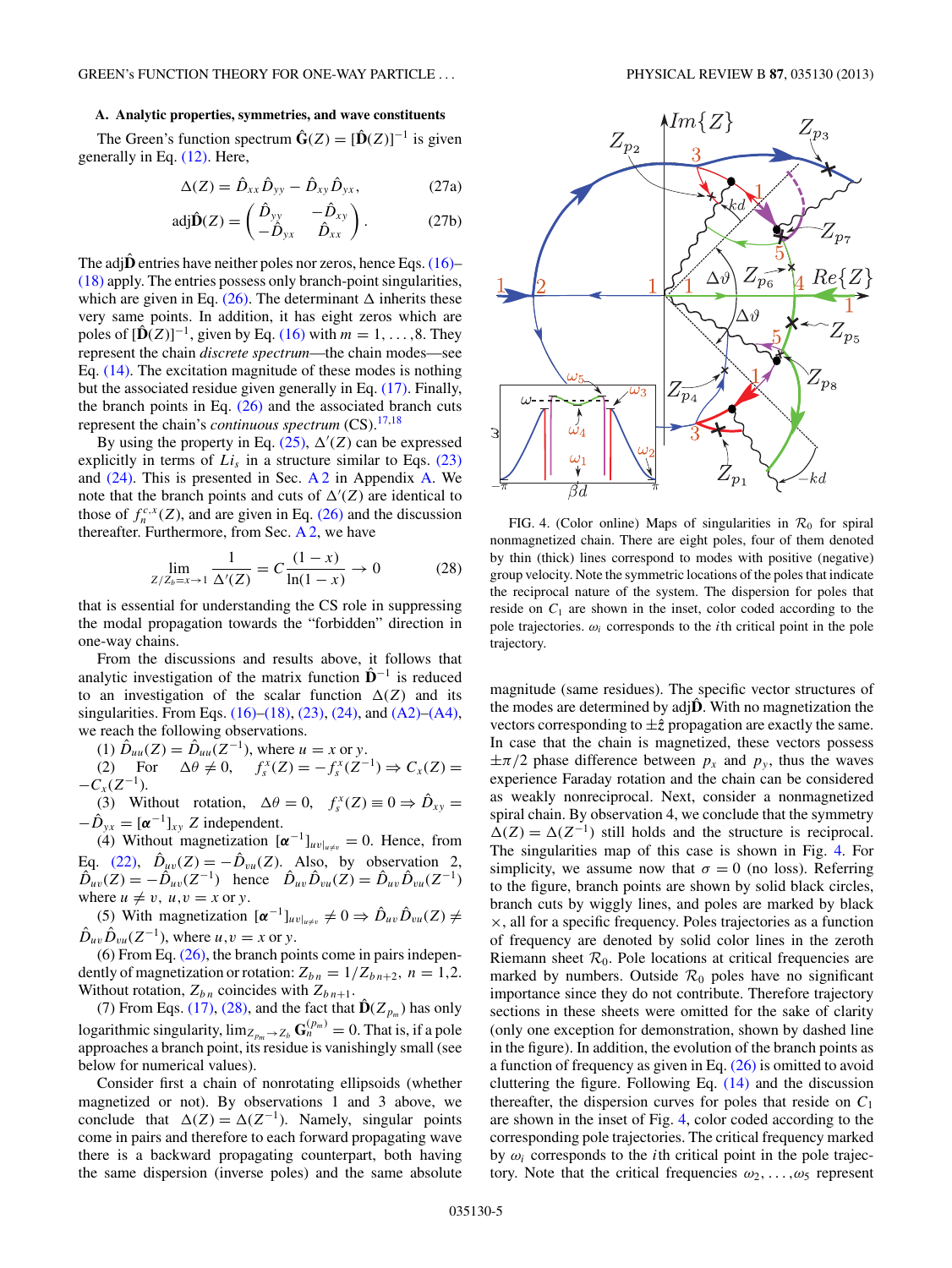<span id="page-5-0"></span>points where two first-order pole trajectories coincide (thus creating a higher-order pole) and then *bifurcate* to first-order poles again.

As pointed before, there are eight poles. We denote by  $Z_{p1,3,5,7}$  ( $Z_{p2,4,6,8}$ ) the poles pertaining to propagation in  $n < 0$  ( $n \ge 0$ ). At very low frequencies, four poles  $Z_{p1,2,7,8}, Z_{p1,7} = Z_{p2,8}^{-1}$  are located in  $\mathcal{R}_0$  on  $C_1$  near  $Z =$  $e^{i(\pm \Delta \theta \pm k d)}$  at location 1. Their location indicates they correspond to propagation modes of the chain, with characteristic dispersion very close to the light line ("light-line poles"). They possess no low-frequency cutoff, and their evolution with frequency is shown by the red and purple lines. For  $\omega < \omega_3$ , their location remains close to the brunch points [the latter evolve along  $C_1$ , see Eq. [\(26\)\]](#page-3-0). Note that by observation 7, the corresponding residues are very small, see below. These poles correspond to "light-line modes" that poorly interact with the chain and exist as a background plane waves.

Four additional poles,  $Z_{p3,4}$  with  $Z_{p3} = Z_{p4}^{-1}$  ( $Z_{p5,6}$  with  $Z_{p5} = Z_{p6}^{-1}$ ) emerge from  $Z = -\infty$  and from the origin (from  $Z = \infty$  and the origin) in  $\mathcal{R}_0$  and move along the blue (green) trajectories towards  $Z = -1$  ( $Z = 1$ ). They reach point 2 (4) where  $Z_{p3}$  and  $Z_{p4}$  ( $Z_{p5}$  and  $Z_{p6}$ ) meet at frequency  $\omega_2(\omega_4)$  and *bifurcate* to trajectories on  $C_1$ , representing the lower cutoff of the corresponding chain propagating modes. As frequency increases, all these eight poles evolve along *C*<sup>1</sup> towards points 3 (5). The corresponding frequency  $\omega_3(\omega_5)$  is the upper cutoff of the chain modes. For  $\omega > \omega_3$  ( $\omega > \omega_5$ ), the poles represent radiation modes that move along the red and blue (purple and green) trajectories, intersect the branch cuts and stop contributing. It should be emphasized that for sufficiently large frequencies, there exist no poles in  $\mathcal{R}_0$  and the chain Green's function consists of branch cut (i.e., CS) contribution only; in this frequency domain, no propagation modes or radiation modes are supported by the chain. Finally, note that when losses are present  $Z_{p_1,3,5,7}$  ( $Z_{p_2,4,6,8}$ ) are slightly shifted outwards (inward) of *C*1, but the branch point locations are not affected.

Once the spiral structure is magnetized, the symmetry disappears. This pivotal difference can be inferred from observations 1 and 5, and can clearly be seen in Fig. 5. We have  $\Delta(Z) \neq \Delta(Z^{-1})$ , in this case, pole singularities *do not come in pairs*. Thus the (complex) phase coefficients of the forward and backward propagating modes are different and consequently the structure's electrodynamics is strongly nonreciprocal. The dispersion curves derived from Eq. [\(14\)](#page-2-0) for the poles that reside on  $C_1$  are shown in the figure's inset. Regarding the CS; the branch points, which are material independent, are still located symmetrically according to Eq. [\(26\).](#page-3-0) However, this fact alone does not result in reciprocal CS waves since the Green's function spectrum along the cuts is not symmetric as before.

To demonstrate enhanced nonreciprocity and one-way guiding, let us examine the picture at the frequency  $\omega_l$ , for which the poles are marked (by  $\times$ ) in the figure. As mentioned already, there are eight poles. Four of these, *Zp* <sup>2</sup>*,*4*,*6*,*<sup>8</sup> (denoted by thin lines), correspond to modes with positive group velocity (propagation toward  $+z$ ). Three of them,  $Z_{p,2,4,6}$ , reside off  $C_1$  hence they are radiation modes that decay exponentially along the chain. The fourth,  $Z_{p8}$ , is poorly excited as it



FIG. 5. (Color online) Maps of singularities for spiral and magnetized chain. There are eight poles, four of them denoted by thin (thick) lines correspond to modes with positive (negative) group velocity. Note the nonsymmetric locations of the poles which indicate the strong nonreciprocal nature of the system. The dispersion of poles that reside on  $C_1$  are shown in the inset together with the critical frequencies.

resides very close to a branch point (recall previous discussion and observation 7). Other four poles,  $Z_{p1,3,5,7}$  (denoted by thick lines), correspond to modes with negative group velocity (propagation toward  $-z$ ). Two of them,  $Z_{p1,3}$ , reside off  $C_1$ hence they correspond to exponentially decaying radiation modes. The third,  $Z_{p7}$ , is located in different Riemman sheet and therefore does not contribute at all. Thus, finally, we observe a significant, propagating mode contribution, only from the fourth pole,  $Z_{p5}$ , contributing only to  $n < 0$ . In Fig. [6,](#page-6-0) we show the residues of  $Z_{p8}$  and  $Z_{p5}$ , the two poles that reside on  $C_1$ . The chain parameters are  $d = \lambda_p/30$ , where  $\lambda_p$  is the wavelength associated with the plasma frequency  $\omega_p$ . The ellipsoids semiaxes are  $a_x = 0.25d$ ,  $a_y = a_z = 0.5a_x$ . Chain rotation step  $\Delta\theta = 70^\circ$ , and magnetization is  $\omega_b = 0.01\omega_p$ . The dominance of  $\text{Res}Z_{p5}$  over  $\text{Res}Z_{p8}$  due to the proximity of the latter to the CS, is in evident. The residue of  $Z_{p8}$ is exponentially weaker (note the logarithmic scale), and at the critical frequency  $\omega_6$  that represents the lower end of the one-way band (see inset in Fig. 5) it is nearly six orders of magnitude smaller. Hence the strong nonreciprocity and preference of the  $n < 0$  range. These conclusions are demonstrated numerically below. Figure [7](#page-6-0) shows the Green's function Dyad and its components for  $\hat{y}$ -polarized excitation. The chain parameters are the same as those used for Fig. [6](#page-6-0) (detailed above), and the frequency is shown by the vertical dash-dot line in Fig. [6.](#page-6-0) Figure  $7(a)$  shows the total response. The propagation into the  $n > 0$  domain decays exponentially to a relative level of 10<sup>−</sup><sup>3</sup> within a range of less then 4*λ*. Figure [7\(b\)](#page-6-0) shows the contribution of the CS. In the domain near the source (e.g.,  $|z| < \lambda$ ) the CS wave is significant, but it decays away from the source. Note that for  $n \geq 0$  ( $n < 0$ )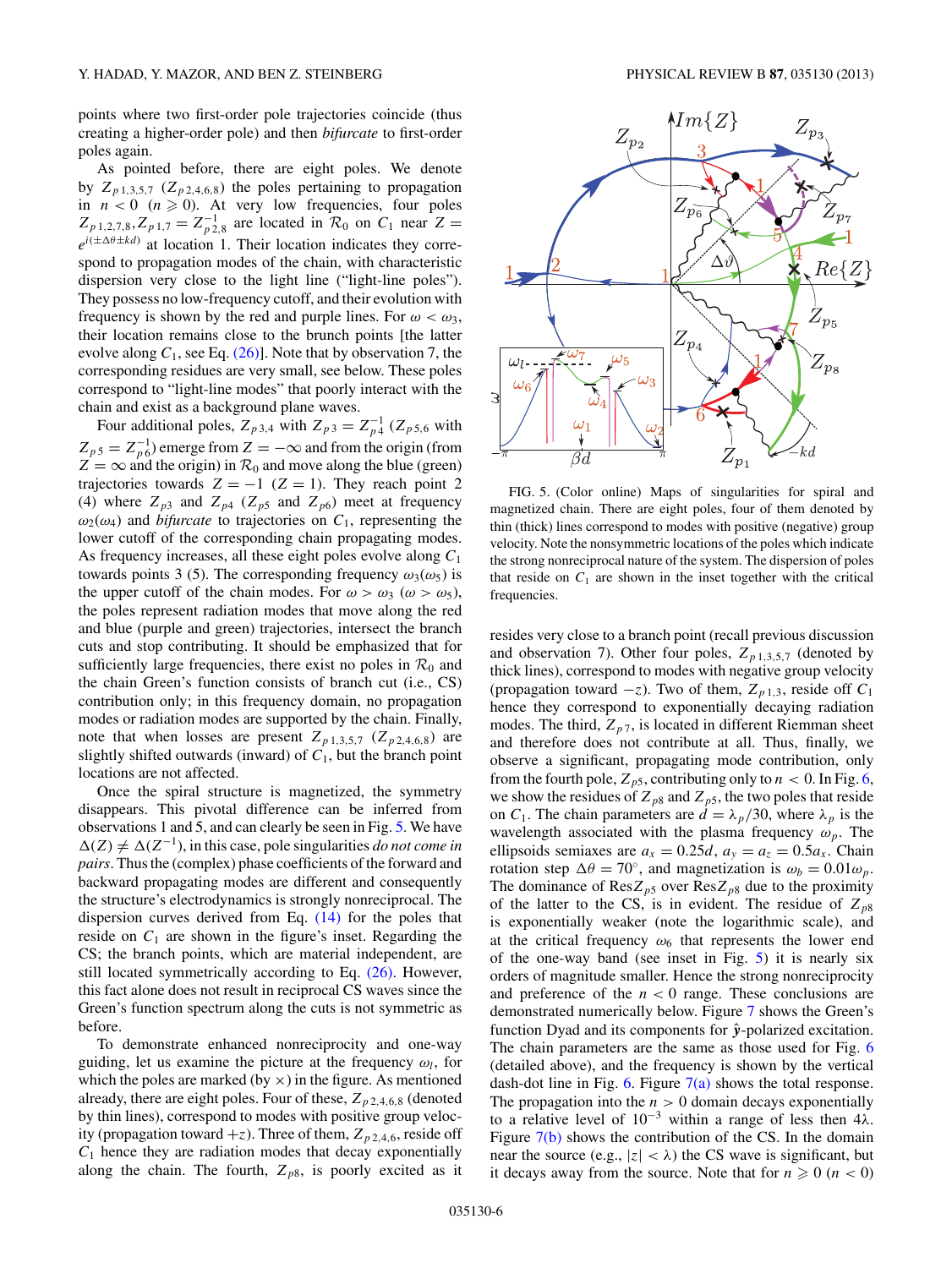<span id="page-6-0"></span>

FIG. 6. (Color online) Residues of  $Z_{p5}$  and  $Z_{p8}$ , representing modes excitation magnitudes. The locations of critical frequencies from the inset of Fig. [5](#page-5-0) are shown. Within a finite frequency band, the excitation magnitude of the mode that propagates in the "forbidden" direction is orders of magnitude weaker than that of the mode that propagates in the "allowed" direction. This is due to the proximity of the former to the CS wave (branch point). The one-way domain is defined as the region where the residues ratio is below 10<sup>−</sup>2. The numerical example below is at the frequency shown by the vertical dash-dot line.

only the cuts inside (outside) the unit circle contribute, but although the associated branch points always reside on the unit circle the former cuts contribution is considerably weaker than that of the latter. The reason is that the integrand itself lost its symmetry in the complex *Z* plane. Finally, Fig. 7(c) shows the pole contributions. For  $n < 0$ , there is a significant contribution due to the pole  $Z_{p5}$  that resides on the unit circle and corresponds to a guided mode of the chain. All other modes that contribute to  $n < 0$  reside outside the unit circle hence they decay exponentially and their contribution cannot be seen in the graph. Pole contributions for  $n \geqslant 0$  decay exponentially since all the relevant poles reside inside the unit circle, except for pole  $Z_{p8}$ , which is practically not excited due to its proximity to the branch point.

To summarize, symmetry in the spectral plane is broken only under the simultaneous presence of rotation and magnetization. Under this breach of symmetry, the proximity of a



FIG. 7. (Color online) Relative magnitudes of (a) the chain Green's function and its components, (b) CS, and (c) Poles (modes).



FIG. 8. (Color online) A single leaky mode with longitudinal wave number  $\beta$  transmits to and receives from opposite directions.

pole to the branch point (or CS) is responsible for "shutting down" the wave constituents that propagate in the "forbidden" direction.

### **B. A terminated one-way waveguide**

Recently, full-wave simulations were used to demonstrate that a terminated one-way waveguide can be viewed as a matched nonreciprocal waveguide-antenna assembly.<sup>9</sup> It exhibits a novel property that was left unexplained: it transmits to and receives from *complementary* directions, i.e.,  $\theta_{Tx}$  +  $\theta_{Rx} = 180^\circ$ . This property can be explained by the *asymmetric* spectral maps revealed in the previous section.

First, recall the basic principle of this nanoantenna. Under one-way operation, there is only one propagating mode, and only in one direction, since there is only one pole located on the unit circle in Fig. [5](#page-5-0) that can be practically excited. As it hits a termination, back-reflections cannot take place and the mode is converted to leaky modes and CS waves—all of which are radiating waves. Hence the terminated one-way chain acts as a waveguide that over the entire one-way frequency band is perfectly matched to an antenna; the latter consists of a limited number of particles near the termination. Moreover, the guided mode conversion to CS is minor compare to its conversion to leaky modes as the guided mode longitudinal wave number is much larger than that of the CS  $\beta_g \gg k$ . Thus it is essentially a leaky wave antenna.

Consider now a *single* leaky mode due to the single pole  $Z_p$ , and its corresponding chain wave number  $\beta$  as given in Eq. [\(14\).](#page-2-0) In order to couple to a plane wave that radiates at an angle  $\theta_{Tx}$ , the phase-matching condition  $\text{Re}(\beta) = k \cos(\theta_{Tx})$ has to be satisfied. Therefore, if a leaky mode transmits toward  $\theta_{Tx}$ , then its excitation due to an impinging plane wave is maximized if the latter hits from  $\theta_{Rx} = 180^\circ - \theta_{Tx}$ . See Fig. 8 for demonstration. In conventional, reciprocal, leaky wave antennas—leaky modes come in pairs with opposite longitudinal wave numbers  $\beta$  and  $-\beta$ . Assuming that the *β* mode transmits at (receives from)  $θ_{Tx}$  ( $θ_{Rx}$ ) then the  $-\beta$  mode receives from (transmits at) that angle. Therefore the radiation patterns in transmit and receive are eventually identical. However, as we consider one-way waveguides, this nice  $\beta$ ,  $\beta$  symmetry breaks yielding that the radiation patterns in Tx and Rx remain as of a single leaky mode, i.e., in complementary directions as in Ref. [9.](#page-11-0)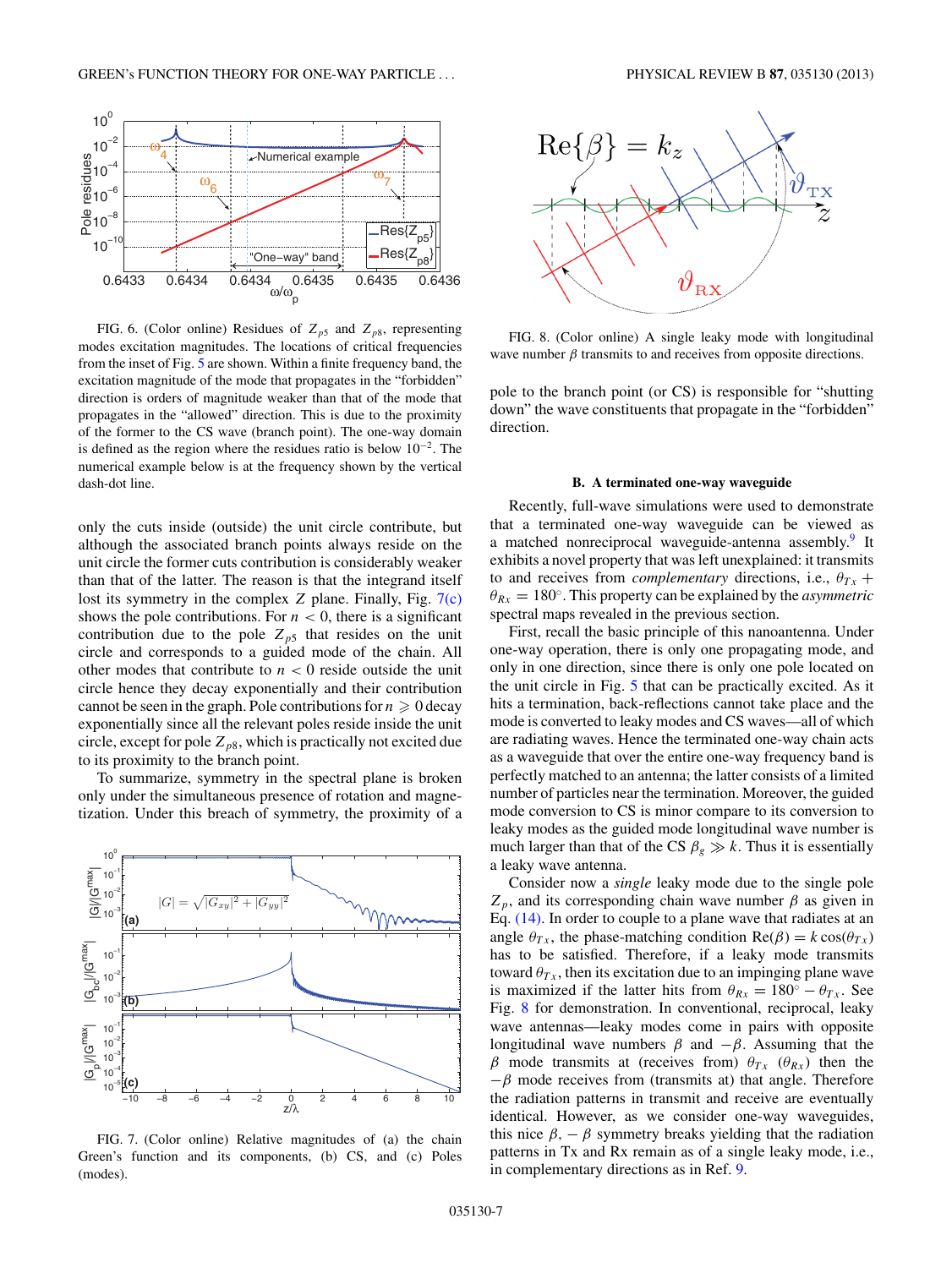## **IV. TRANSVERSE MAGNETIZATION, LONGITUDINAL CHIRALITY**

<span id="page-7-0"></span>We turn to the chain shown in Fig. [2.](#page-1-0)  $\alpha$  and  $\chi$  are given by Eqs. [\(1\)](#page-1-0) and [\(2\)](#page-1-0) and Eq. [\(A 1\)](#page-9-0) with  $\gamma = -\pi/2$ . The polarizability of the *n*th particle is  $\alpha_n = \mathbf{T}^{\ell}_{-n} \alpha \mathbf{T}^{\ell}_n$ . Here  $\mathbf{T}^{\ell}_n$ is a *longitudinal* rotation operator (rotates by *n θ* about  $\hat{y}$ ) with the nonzero entries  $t_{11} = t_{33} = \cos n \Delta \theta$ ,  $t_{22} = 1$ ,  $t_{13} = -t_{31} = \sin n\Delta\theta$ . Note, however, that unlike the chain of Fig. [1,](#page-1-0) here  $\mathbf{T}_n^{\ell}$  and **A** of Eqs. [\(4\)](#page-1-0) and [\(5\)](#page-1-0) *do not commute*. Hence, while the previous chain can be regarded as periodic with period *d* (in the rotating reference frame) for *any*  $\Delta\theta$ , the present chain is periodic only for rational  $\Delta\theta/\pi$ . For this reason, the route from the general chain formulation in Eq.  $(3)$  to the shift-invariant formulation in Eq.  $(6)$  is more elaborated. Towards this end, we limit our discussion to cases where  $\Delta\theta/\pi$  is rational. Then the chain is  $D = Nd$ -periodic, consists of *N* particles with polarizabilities  $\alpha_0, \alpha_1, \ldots, \alpha_{N-1}$ in a period. Also, note that the static magnetic field  $\mathbf{B}_0 = B_0 \hat{\mathbf{y}}$ couples the  $\hat{x}, \hat{z}$  polarized dipole moments, but except for a shift in the resonance frequency it leaves the  $\hat{y}$  polarization essentially unchanged compare to the case of a conventional chain of spherical particles. Hence, we concentrate only on the *x*ˆ*,z*ˆ components of the matrices and vectors involved.

To get a shift invariant formulation, we define the sequence of unknown vectors  $q_n$  as the dipole moments excited in the *n*th period:

$$
\boldsymbol{q}_n = (\boldsymbol{p}_{Nn}, \boldsymbol{p}_{Nn+1}, \dots, \boldsymbol{p}_{Nn+N-1}), \tag{29}
$$

this vector consists of 2*N* scalar unknowns. Then, by rearranging Eq.  $(3)$ , we get the formulation in Eq.  $(6)$  with the matrix sequence  $\mathbf{D}_m$  that consists of  $N \times N$  block matrices of  $2 \times 2$ each, denoted  $[\mathbf{D}_n]_{pl}$ ,  $p, l = 1, \ldots N$ ,

$$
[\mathbf{D}_n]_{pl} = \begin{cases} \boldsymbol{\alpha}_p^{-1}, & n = 0, \ p = l, \\ -\epsilon_0^{-1} \mathbf{A} (nNd + [l - p]d), & \text{else.} \end{cases}
$$
(30)

The right-hand side vector of Eq.  $(6)$ ,  $F_m$  is given by the incident electric field  $E^{i}(r_m)$  arranged as  $p_m$  in Eq. (29). We apply now the *Z*T to the resulting formulation. The *Z*T of the sequence of matrices may be obtained by following essentially the same steps as in Sec.  $III$ , together with the analysis presented in Ref. [8](#page-11-0) (particularly, see derivations leading from Eq. [\(8\)](#page-2-0) to Eq. [\(13\)](#page-2-0) in Ref. [8,](#page-11-0) and use  $e^{i\beta d} \mapsto Z$ ). The result is a  $2N \times 2N$  matrix  $\mathbf{D}(Z)$  that consists of  $N \times N$  blocks of 2 × 2 submatrices  $\hat{\mathbf{D}}_{pq}(Z)$ ,  $p,q = 0, \ldots, N-1$  that are given by

$$
\hat{\mathbf{D}}_{pq}(Z) = \begin{cases} \boldsymbol{\alpha}_p^{-1} - \epsilon_0^{-1} \mathbf{S}_0(Z), & p = q, \\ -\epsilon_0^{-1} \mathbf{S}_{p-q}(Z), & p \neq q, \end{cases}
$$
\n(31)

where

$$
\mathbf{S}_0(Z) = \frac{k^3}{4\pi} \sum_{n=1}^3 u_n \, \frac{f_n(kNd, Z)}{(kNd)^n} \mathbf{A}_n,\tag{32}
$$

and where  $(u_1, u_2, u_3) = (1, -i, 1)$ , the matrices  $\mathbf{A}_n$  are the same as in Eqs. [\(4\)](#page-1-0) and [\(5\)](#page-1-0) with  $A_3 = A_2$  and with the second row and column omitted (see discussion in the opening paragraph of Sec. IV), and  $f_n$  are given by

$$
f_n(x,Z) = Li_n(e^{ix}Z) + Li_n(e^{ix}Z^{-1}).
$$
 (33)

The matrices  $S_q(Z)$ ,  $q = \pm 1, \pm 2, \ldots, \pm (N-1)$  are given by the same summation as for  $S_0$  in Eq. (32), but with  $f_n(kNd, Z)$ replaced by the functions  $h_n(kd, Z, q)$ 

$$
h_n(kd, Z, q) = \frac{Z^{q/N}}{N} \sum_{r=0}^{N-1} e^{-i2\pi r q/N} f_n(kd, Z^{1/N} e^{-i2\pi r/N}).
$$
\n(34)

From Eqs. (31) and (34), it follows that all the components of  $\mathbf{D}(Z)$  are given by finite sums of Polylogarithm functions. Hence they inherit exactly the same branch point and branch cut singularities discussed in Sec. [III.](#page-3-0) Apparently, there is an additional branch point and cut associated with the  $Z^{1/N}$ term in Eq. (34). However, despite this branch singularity that creates Riemann sheets of *N* multiplicity (i.e.,  $Z^{1/N} \neq$  $(Ze^{i2\pi m})^{1/N}$ ,  $m = 1, \ldots N - 1$ , *the functions*  $h_n$  *are analytic across the cut*. This is evident from the following identity (see proof in Appendix [B\)](#page-9-0):

$$
h_n(kd, Z, q) = h_n(kd, Ze^{i2\pi m}, q),
$$
\n(35)

for all integer *m*. Hence this cut does not show up in our Green's function spectra and it can be ignored.

The results above express the *Z*-transformed chain matrix  $\hat{\mathbf{D}}$  in terms of finite sums of polylogarithmic functions  $Li_s$  defined in Eq.  $(25)$  and discussed thereafter. Recall  $Li<sub>s</sub>(z)$ possess neither poles nor zeros and inherit only the branchpoint singularity of  $ln(1 - z)$ . Hence, as the branch point and cut associated with the  $Z^{1/N}$  argument in Eq. (34) do not survive, we are left only with those associated with  $f_n$  in Eqs.  $(32)$  and  $(34)$ . Hence, in the complex *Z* plane,  $\hat{\mathbf{D}}(Z)$  and  $[\hat{D}(Z)]^{-1}$  have only two branch points

$$
Z_{b1,2} = e^{\mp iNkd}.
$$
 (36)

Consistently with the logarithmic functions, the first (second) branch extends from  $Z_{b1}$  ( $Z_{b2}$ ) to the origin (infinity).

### **A. Analytic properties, symmetries, and wave constituents**

As in the previous case, since the entries of  $\hat{\mathbf{D}}$  possess neither poles and no zeros, poles are obtained only as the zeros of the determinant  $\Delta(Z)$ . Contributions from poles are expressed generally in Eq. [\(17\).](#page-3-0) Branch cut/CS are given now in Eq. (36) and their contribution is expressed generally in Eq. [\(15\).](#page-2-0) However, since  $\hat{D}(Z)$  is a 2*N* × 2*N* matrix, explicit expressions of the Green's function spectra  $\hat{\mathbf{D}}^{-1}(Z)$  cannot be obtained. Nevertheless, some general and important properties can be discerned directly from the structure of the matrices involved, for any *N*. First, note the symmetries of  $f_n(x, Z)$  and  $h_n(x, Z, q)$ . We have

$$
f_n(x, Z^{-1}) = f_n(x, Z), \tag{37a}
$$

$$
h_n(x, Z^{-1}, q) = h_n(x, Z, -q). \tag{37b}
$$

Equation (37a) follows straightforwardly from Eq. (30), and Eq.  $(37b)$  is proved in Appendix [C.](#page-9-0) The results above imply the symmetries of the matrices  $S_q$  [see Eqs. (32)–(34)]:

$$
\mathbf{S}_q(Z^{-1}) = \mathbf{S}_{-q}(Z), \quad q = 0, \quad \pm 1, \dots \pm (N-1). \tag{38}
$$

Note that  $S_q$  are the block matrices of the Z-transformed matrix  $\hat{\mathbf{D}}(Z)$ , see Eq. (31). Furthermore,  $\mathbf{S}_q$  are independent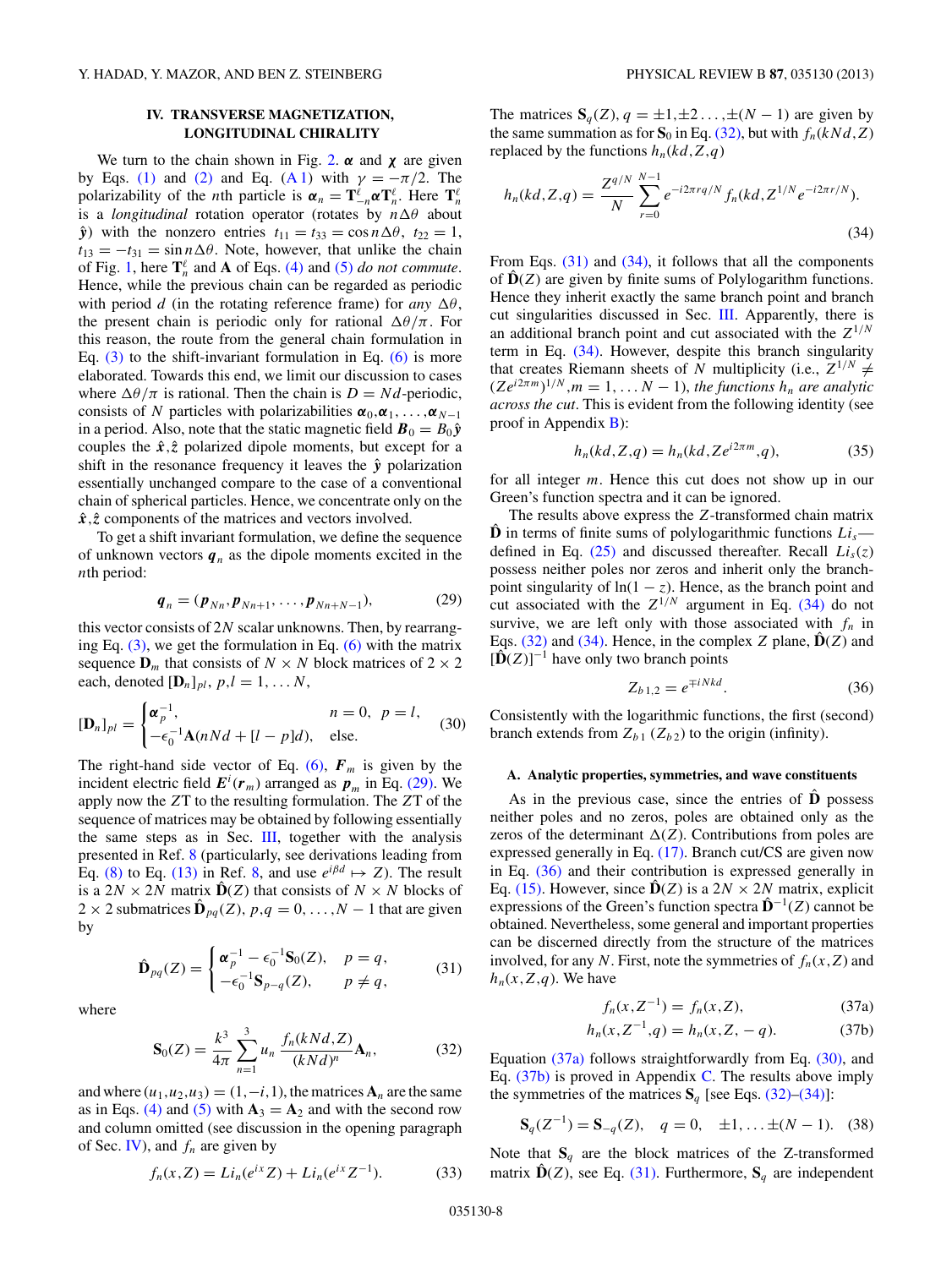<span id="page-8-0"></span>of the magnetization. The latter affects *α* only. The following observations can be made.

(1) For nonmagnetized particles,  $\boldsymbol{\alpha}_n = \boldsymbol{\alpha}_n^T$  with or without particle rotation. Hence from Eq.  $(31)$  and Eq.  $(38)$ , we have  $\mathbf{D}(Z^{-1}) = [\mathbf{D}(Z)]^T$ . This implies  $Det{\{\mathbf{D}(Z^{-1})\}} = Det{\{\mathbf{D}(Z)\}}$ or  $Δ(Z) = Δ(Z^{-1})$ .

(2) For magnetized chain and without rotation, we have  $N = 1$ , and  $\hat{\mathbf{D}}$  is a 2  $\times$  2 matrix [only the first row in Eq. [\(31\)\]](#page-7-0). The off-diagonal terms are only due to  $\alpha_0$  (*Z* independent), with  $\hat{D}_{xz} = -\hat{D}_{zx}$ . Since only  $S_0$  in Eq. [\(32\)](#page-7-0) survives, we again have  $\Delta(Z) = \Delta(Z^{-1})$ .

(3) When magnetization *and* rotation are present,  $\boldsymbol{\alpha}_n \neq \boldsymbol{\alpha}_n^T$ . Hence, despite the inherent symmetry in Eq.  $(38)$ , we have  $\Delta(Z)$  ≠  $\Delta(Z^{-1})$ .

(4) Due to Eq. [\(18\)](#page-3-0) and the structure of the elements of **D** in Eqs. [\(30\)–\(34\),](#page-7-0) we have  $\lim_{Z \to Z_b} \Delta' = \infty$  [note that  $Li'_{1}(z) = (1 - z)^{-1}$  and that adj**D**<sup> $\hat{\mathbf{D}}$ </sup> has no poles]. Hence, as in the previous case, if a pole approaches a branch point, its residue is vanishingly small.

From observations 1–3, it is clear that if rotation *and* magnetization are *not* simultaneously present, symmetry in the complex *Z* plane is preserved: if  $Z = Z_{p_m}$  is a pole, then so is  $Z = Z_{p_m}^{-1}$ , with the same residue. The same applies for the CS wave. *Symmetry is broken only when rotation and magnetization are simultaneously present.* Under this breach of symmetry, observation 4 "shuts down" wave constituents that propagate in the "forbidden" direction. This mechanism is demonstrated in the example below.

We have computed the Green's function and its components for a chain with the following parameters. The interparticle distance is  $d = \lambda_p/30$ . The particles are prolate ellipsoids with axis ratio 1 : 0.9 and major semiaxis  $a_x = d/3$ . The rotation step about  $\hat{y}$  is  $\Delta\theta = \pi/3$ , creating a chain with period of  $N = 3$  particles. The full picture of the *Z*-plane singularities and their evolution with  $\omega$  is quite involved, and is discussed in full in Appendix [D.](#page-10-0) Here, we concentrate on the singularities maps within a limited range of frequencies,



FIG. 9. (Color online) Map of singularities for the chain of longitudinal chirality, without magnetization. Only relevant singularities are shown, corresponding to the frequency range shown by the highlighted strip in the dispersion curves in the inset.



FIG. 10. (Color online) The same as Fig. 9, but for the magnetized chain.

demonstrating the creation of the one-way operation. Typical map of only the relevant singularities that reside on the unit circle, at a given frequency  $\omega_l = 0.575625 \omega_p$  within that limited range, are shown in Figs. 9 and 10. Being a non-Bravais chain that consists of three particles per period, there are three dispersion curves associated with each chain resonance. These dispersion curves are shown in the insets, and the corresponding frequency range containing  $\omega_l$  is highlighted. Without magnetization (see Fig. 9), six poles reside on the unit circle in symmetric locations. Two of which  $(Z_{p_{1,2}})$  are remote from the branch-point singularity, creating the guided plasmonic modes that propagate to  $n > 0$  ( $Z_{p_2}$ ) and  $n < 0$  $(Z_{p_1})$ , see Eq. [\(14\)](#page-2-0) and the discussion thereafter. Four poles  $(Z_{p_{3,4,5,6}})$  reside close to the branch points, formally creating



FIG. 11. (Color online) Relative magnitudes of (a) the chain Green's function and its components, (b) CS, and (c) Poles (modes).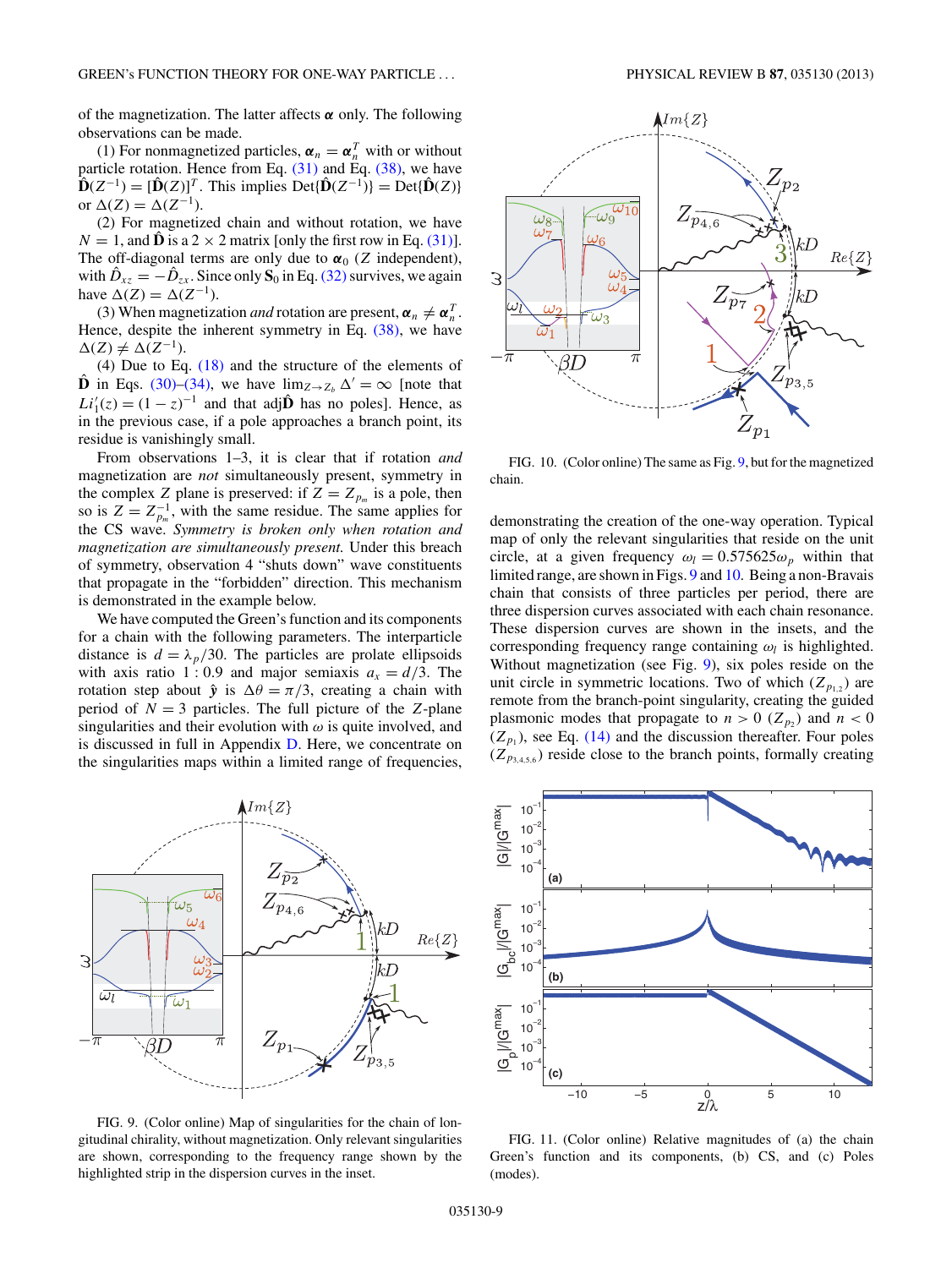<span id="page-9-0"></span>two light-line modes that propagate to  $n > 0$  ( $Z_{p_{4,6}}$ ) and  $n < 0$  $(Z_{p_3,5})$ . Note, however, that since they are close to the branch points, they are practically not excited (see point 4 above). When magnetization of  $\omega_b/\omega_p = 5 \times 10^{-3}$  is applied (see Fig. [10\)](#page-8-0), additional pole appears, and the symmetry of pole locations is lost as predicted in the analysis above. Only a single pole,  $Z_{p_1}$ , resides on the unit circle remote from the branch-point singularity, creating a guided plasmonic mode that propagates to  $n < 0$ . All other poles are either too close to the branch points ( $Z_{p_{2-6}}$ ), or are off the unit circle ( $Z_{p_7}$ ).

Finally, Fig. [11](#page-8-0) shows the Green's function dyad and the contributing components for  $\hat{x}$  directed excitation at the first particle of the reference period. The response is shown for each particle in the chain, hence the dense small oscillation (generally  $p_n$  is not constant within a period).

#### **V. CONCLUSIONS**

A rigorous Greens function theory of one-way particle chains is developed and studied. The theory exposes *all* the wave constituents that may exist and provides an "under the hood" view of the *excitation* properties of these nonreciprocal chains.

In our analysis, we have used the *Z* transform to obtain a complete spectral representation of the excitation problem. Then, we studied the chains spectra and its analytic properties in the complex spectral (*Z*) plane, where each and every singularity (e.g., pole, branch point/cut, etc.) represents a distinct wave phenomenon. We explored the breach of symmetry of the complex *Z* plane singularities, and their manifestations as the symmetry breaking wave mechanisms that underly the one-way guiding effects. It has been shown that this breach of symmetry in particle chains is possible *only* when electromagnetic rotation (caused by magnetization) and geometric rotation (chirality) are *simultaneously* present. Furthermore, it is shown that under this breach of symmetry the CS wave presented by a branch-point singularity practically "shuts down" the modal wave that propagates into the "forbidden" direction, thus playing a pivotal role in establishing the strong nonreciprocal behavior of the chain.

### **ACKNOWLEDGMENT**

This research was supported by the Israel Science Foundation (grant 1503*/*10).

### **APPENDIX A: MATHEMATICAL EXPRESSIONS**

Here, we summarize some of the mathematical expressions used throughout the main text.

#### **1. Material susceptibility**

The magnetized plasma susceptibility tensor *χ* is given in Eq. [\(2\),](#page-1-0) where the entries of  $\bar{\chi}$  are given by<sup>22</sup>

$$
\bar{\chi}_{xx} = \bar{\omega}^2 + i\sigma \bar{\omega},\tag{A1a}
$$

$$
\bar{\chi}_{yy} = \bar{\chi}_{xx} - (1 + i\sigma/\bar{\omega})^{-1} \bar{\omega}_b^2 \sin^2 \gamma,
$$
 (A1b)

$$
\bar{\chi}_{zz} = \bar{\chi}_{xx} - (1 + i\sigma/\bar{\omega})^{-1} \bar{\omega}_b^2 \cos^2 \gamma, \tag{A1c}
$$

$$
\bar{\chi}_{xy} = -\bar{\chi}_{yx} = i\bar{\omega}\bar{\omega}_b \cos \gamma, \tag{A1d}
$$

$$
\bar{\chi}_{xz} = -\bar{\chi}_{zx} = -i\bar{\omega}\bar{\omega}_b \sin \gamma, \tag{A1e}
$$

$$
\bar{\chi}_{yz} = \bar{\chi}_{zy} = -(1 + i\sigma/\bar{\omega})^{-1}\bar{\omega}_b^2 \sin \gamma \cos \gamma.
$$
 (A1f)

#### **2.** Computation of  $\Delta'(Z)$

By using Eqs.  $(22)$ – $(24)$  and the property in Eq.  $(25)$ ,  $\Delta'(Z)$ can be expressed explicitly in terms of  $Li<sub>s</sub>$  in a structure similar to Eqs. [\(23\)](#page-3-0) and [\(24\),](#page-3-0)

$$
\Delta'(Z) = -C_c'(Z)[\hat{D}_{xx}(Z) + \hat{D}_{yy}(Z)] - C_x'(Z)[\hat{D}_{xy}(Z) - \hat{D}_{yx}(Z)]
$$
 (A2)

with

$$
C'_{c,x} = \frac{k^3}{8\pi\epsilon_0} \frac{1}{Z} \sum_{n=1}^3 \frac{a_n^{c,x}}{(kd)^n} g_{n-1}^{c,x}(Z),
$$
 (A3)

and where the functions  $g_m^{c,x}(Z)$  are given by finite sum of polylogarithm functions whose structure is very similar to the functions  $f_n^{c,x}(Z)$  of Eq. [\(24\),](#page-3-0)

$$
g_s^c(Z) = -Li_s[e^{i(kd + \Delta\theta)}Z^{-1}] - Li_s[e^{i(kd - \Delta\theta)}Z^{-1}] + Li_s[e^{i(kd + \Delta\theta)}Z] + Li_s[e^{i(kd - \Delta\theta)}Z],
$$
 (A4a)  

$$
g_s^x(Z) = -Li_s[e^{i(kd + \Delta\theta)}Z^{-1}] + Li_s[e^{i(kd - \Delta\theta)}Z^{-1}] - Li_s[e^{i(kd + \Delta\theta)}Z] + Li_s[e^{i(kd - \Delta\theta)}Z].
$$
 (A4b)

Since the arguments of the various  $Li<sub>s</sub>$  terms above are identical to those associated with Eq. [\(24\),](#page-3-0) the branch points and cuts of  $g_m^{c,x}(Z)$  are identical to those of  $f_n^{c,x}(Z)$ , and are given in Eq. [\(26\)](#page-3-0) and the discussion thereafter. Note that the leading term in  $\lim_{Z\to Z_b} \Delta'(Z)$  is obtained by the multiplication  $g_0^{c,x}(Z) f_1^{c,x}(Z)$  for any of the four possible values of the branch point  $Z_b$ . Therefore

$$
\lim_{Z/Z_b = x \to 1} \Delta'(Z) = C(1 - x)^{-1} \ln(1 - x),
$$
 (A5)

where *C* is independent of *Z*. Here, we used the fact that  $Li_0(x) = x/(1-x)$  and  $Li_1(x) = -\ln(1-x)$ .

## **APPENDIX B: ANALYTICITY OF**  $h_n$  **ACROSS** THE CUT OF  $Z^{1/N}$

We prove the identity in Eq.  $(35)$ . From Eq.  $(34)$ , it follows that for all integer *m*,

$$
h_n(kd, Ze^{i2\pi m}, q) = \frac{Z^{q/N}}{N} \sum_{r=0}^{N-1} [e^{i2\pi(m-r)/N}]^q
$$
  
 
$$
\times f_n(kd, Z^{1/N}e^{i2\pi(m-r)/N}).
$$
 (B1)

Note that the summation index *r* appears only in the unity roots  $e^{i2\pi(r-m)/N}$ , and the only role of the index *m* is shifting these roots. Since *r* roams over  $0, \ldots N - 1$ , the effect of *m* is limited to changing the order of summation of the same terms. Hence the equality of Eq. [\(35\).](#page-7-0)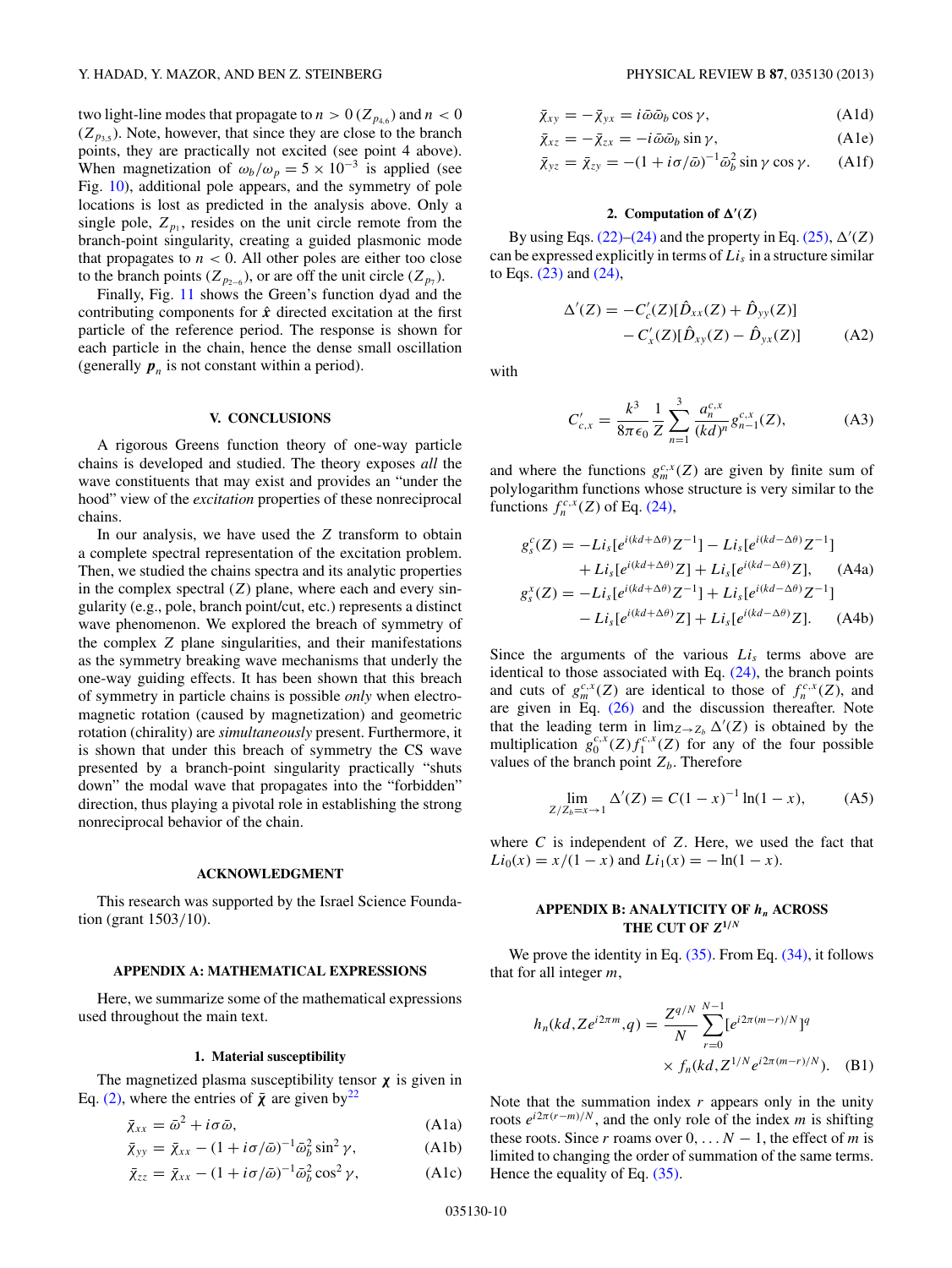## **APPENDIX C: PROOF OF Eq. [\(37b\)](#page-7-0)**

<span id="page-10-0"></span>From Eqs. [\(34\)](#page-7-0) and [\(37a\),](#page-7-0) it follows that

$$
h_n(kd, Z^{-1}, q) = \frac{Z^{-q/N}}{N} \sum_{r=0}^{N-1} e^{-i2\pi r q/N} f_n(kd, Z^{1/N} e^{i2\pi r/N}).
$$
\n(C1)

By using the transformation  $r \mapsto N - r'$ , we get

$$
h_n(kd, Z^{-1}, q) = \frac{Z^{-q/N}}{N} \sum_{r'=N}^{1} e^{i2\pi r'q/N} f_n(kd, Z^{1/N} e^{-i2\pi r'/N})
$$
  
=  $h_n(kd, Z, -q),$  (C2)

where the last equality is due to the fact that the term  $r' = N$ can be replaced by a similar expression with  $r' = 0$ .

## **APPENDIX D:** *Z***-PLANE DYNAMICS OF THE SECOND CHAIN**

A typical map of singularities for a nonmagnetized chain is shown in Fig. 12. The branch points and their corresponding cuts, given in Eq. [\(36\),](#page-7-0) are denoted by solid circles and wiggly lines, respectively. There are six poles grouped in three pairs that obey the expected symmetry, i.e.,  $Z_{p_1} = 1/Z_{p_2}$ ,  $Z_{p_3} = 1/Z_{p_4}$ , and  $Z_{p_5} = 1/Z_{p_6}$ . Pole trajectories as a function of *ω* are shown by solid lines. The specific pole locations marked by  $\times$  and branch-point/cut locations correspond to the frequency  $\omega_l$  marked in the dispersion inset. Since there are several poles with trajectories that coincide with the unit circle  $C_1$ , in the figure, we have separated them by shifting the trajectories outside (inside)  $C_1$  for poles with  $v_g \leq 0$ . Starting at  $\omega = 0$  and at low frequencies,  $Z_{p_{1,3,5}}$  ( $Z_{p_{2,4,6}}$ ) are located on the unit circle just below (above) the branch point at  $Z_b = e^{-ikNd}$  ( $Z_b = e^{ikNd}$ ), thus creating three light-line



FIG. 12. (Color online) Maps of singularities for the nonmagnetized chain with longitudinal chirality. There are six poles, three of them denoted by thin (thick) lines correspond to modes with positive (negative) group velocity. Note the symmetric locations of the poles, indicating the chain reciprocity. The dispersion for poles that reside on  $C_1$  are shown in the inset, color coded according to the pole trajectories.  $\omega_i$  corresponds to the *i*th critical point in the pole trajectory.

modes with dispersion very close to  $\beta = \pm \omega/c$ . At the critical frequency  $\omega_1$ , the distance of  $Z_{p_1}$ , from their respective branch points increases rapidly thus creating plasmonic guided modes that are detached from the light-line cone, as these poles still evolve along the unit circle and reach point 2 at frequency *ω*<sup>2</sup> (dispersion curves and pole trajectories in blue). They shift off the unit circle as shown, creating the plasmonic mode upper cutoff. These poles return at frequency  $\omega_3$  to the unit circle in point 3 thus creating the lower cutoff of a new plasmonic mode. At point 4 and frequency  $\omega_4$ , they shift off the unit circle and eventually cross the branch cuts and leave the principal Riemann sheet. We note that up to  $\omega_4$ , poles  $Z_{p_{3,4}}$  evolve near their respective branch points, and then meet  $Z_{p_{1,2}}$  at point 4 and as frequency increases, they shift away from the unit circle (red trajectories). Likewise,  $Z_{p_{5,6}}$  evolve along the unit circle adjacent to the branch points up to frequency  $\omega_5$  at point 5. Beyond that frequency, the distance from their respective branch points increases rapidly thus creating plasmonic guided modes that are detached from the light-line cone, as these poles still evolve along the unit circle and reach point 6 at frequency *ω*<sup>6</sup> (dispersion curves and pole trajectories in green). Beyond that frequency, they shift away towards the origin  $(Z_{p_6})$  and  $-\infty$  ( $Z_{p_5}$ ).

When magnetization is applied, pole symmetry is lost (but branch point/cut locations are invariant). Maps of singularities for  $\omega_b/\omega_p = 5 \times 10^{-3}$  are shown in Fig. 13 together with the corresponding dispersion curves in the inset. Pole locations marked by  $\times$  correspond to the frequency  $\omega_l = 0.575625\omega_p$ at which the one-way property exists. There is only a single pole,  $Z_{p_1}$ , that is located on the unit circle and away from the branch point. All other poles are either off the unit circle thus generating radiation modes that decay exponentially  $(Z_{p_7})$ , or adjacent to the branch points  $(Z_{p_{2,4,6,3,5}})$ . Since the only contributing pole  $Z_{p_1}$  evolves along a trajectory that possesses negative group velocity [see Eq. [\(14\)](#page-2-0) and the discussion thereafter], the chain Green's function excites significantly only towards  $n < 0$ .



FIG. 13. (Color online) The same as Fig. 12 but for the magnetized chain. There are now seven poles. Symmetry is lost, indicating the chain nonreciprocity.